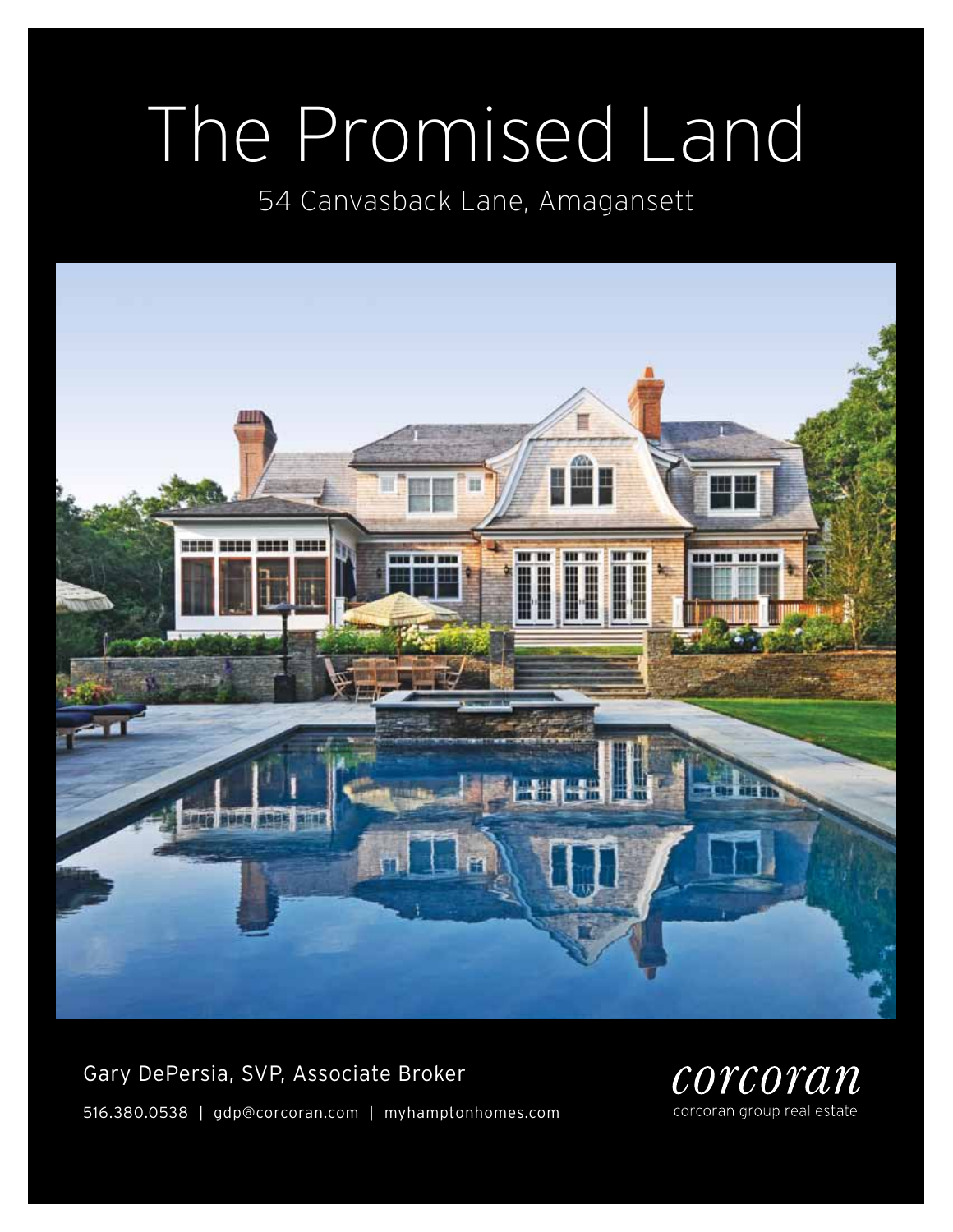#### The Promised Land

Amagansett. The Promised Land, so named by early settlers, defines a part of Amagansett close to ocean beaches, village shopping and pristine bay fronts. Somewhere in between Alec, Gwyneth and Sir Paul, a Michael Conroy designed 5 bedroom, 7 bath gambrel, with interiors by Celerie Kemble, joins the area elite. Perched on a knoll, from which the ocean is often heard and its breezes most definitely felt, this 7,000 SF +/- residence offers masterful construction and impressive symmetry on three levels of living space.

The journey begins as a double-height paneled entry welcomes you into a sun-dappled environment over richly stained oak floors. Spread out before you is the great room with coffered 11' ceilings, fireplace and a wet bar. Turn right, past a powder room, into the handsome formal dining room with paneled walls, chunky moldings and grass cloth highlights. The heart and soul of your days will happen in the expansive kitchen, professionally equipped and bolstered by a butler's pantry leading to the dining room. The kitchen flows seamlessly into the family room with fireplace, which has beamed 20' ceilings, wainscotted paneling and a 52" flat-screen TV. A series of French doors open from here to the screened outdoor living room. An expansive master suite with fireplace, his/her closets and luxurious bath with heated floors, steam shower and jacuzzi completes the first level.

Upstairs, a second fireplaced master bedroom with private terrace and similar amenities reigns over 3 additional ensuite bedrooms, plus laundry room. The finished lower level offers recreational and media rooms, full bath, staff lounge, a second laundry room and a heated and tiled garage. The tiered 2.25 acre property includes handsome stone walls and colorful landscaping which frames the Gunite pool, spa and expansive slate patios. Completing this offering is a full audio/visual package, dumbwaiter from garage area to kitchen, security and sprinkler systems and convenient Jandy remote to control the pool and spa from anywhere. And if Sir Paul should happen to bike by, perhaps invite him in for a spot of tea.

Exclusive. WEB# 46910

- Staff Lounge

- Dumbwaiter



#### First Floor





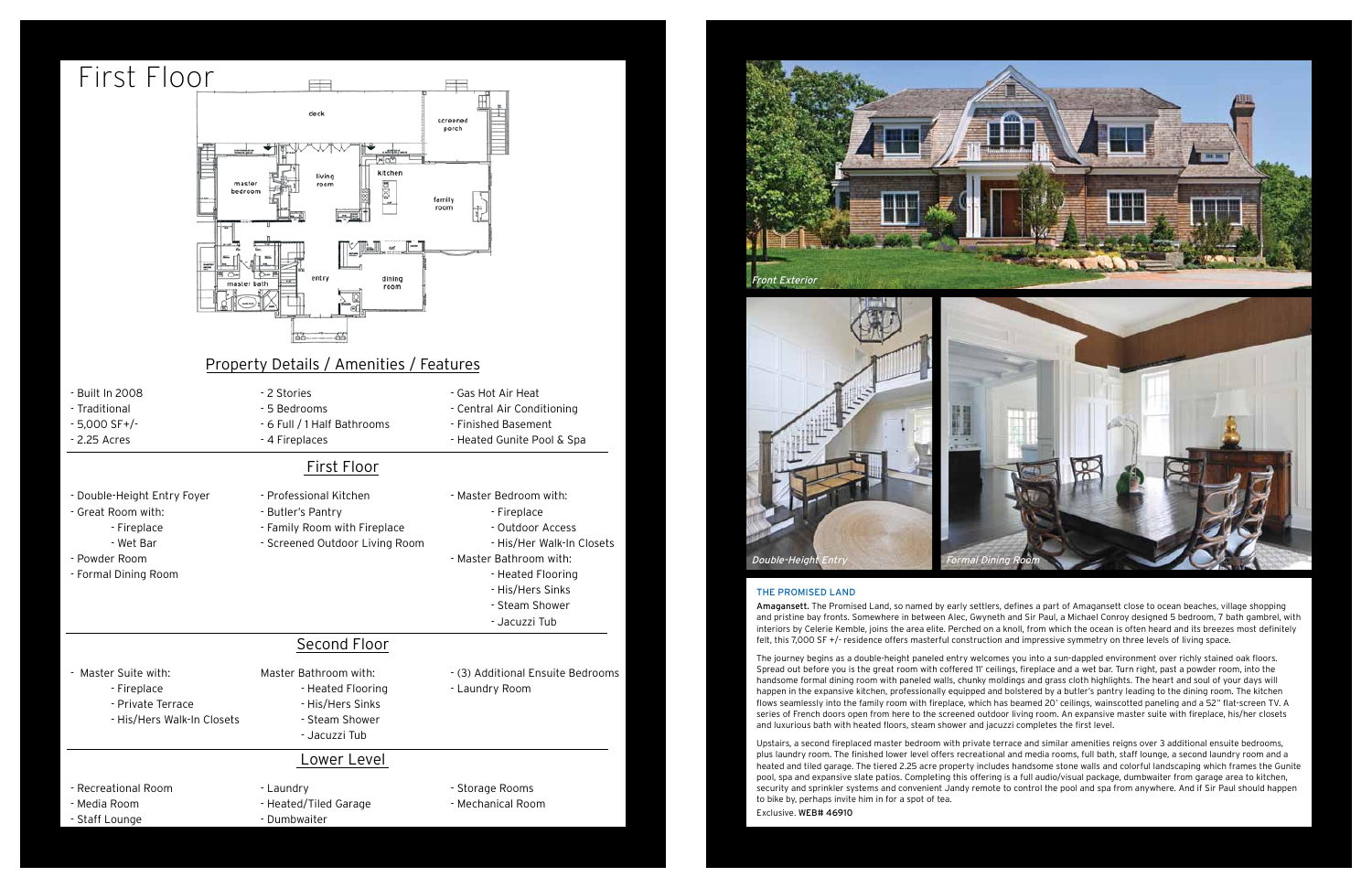









## Second Floor

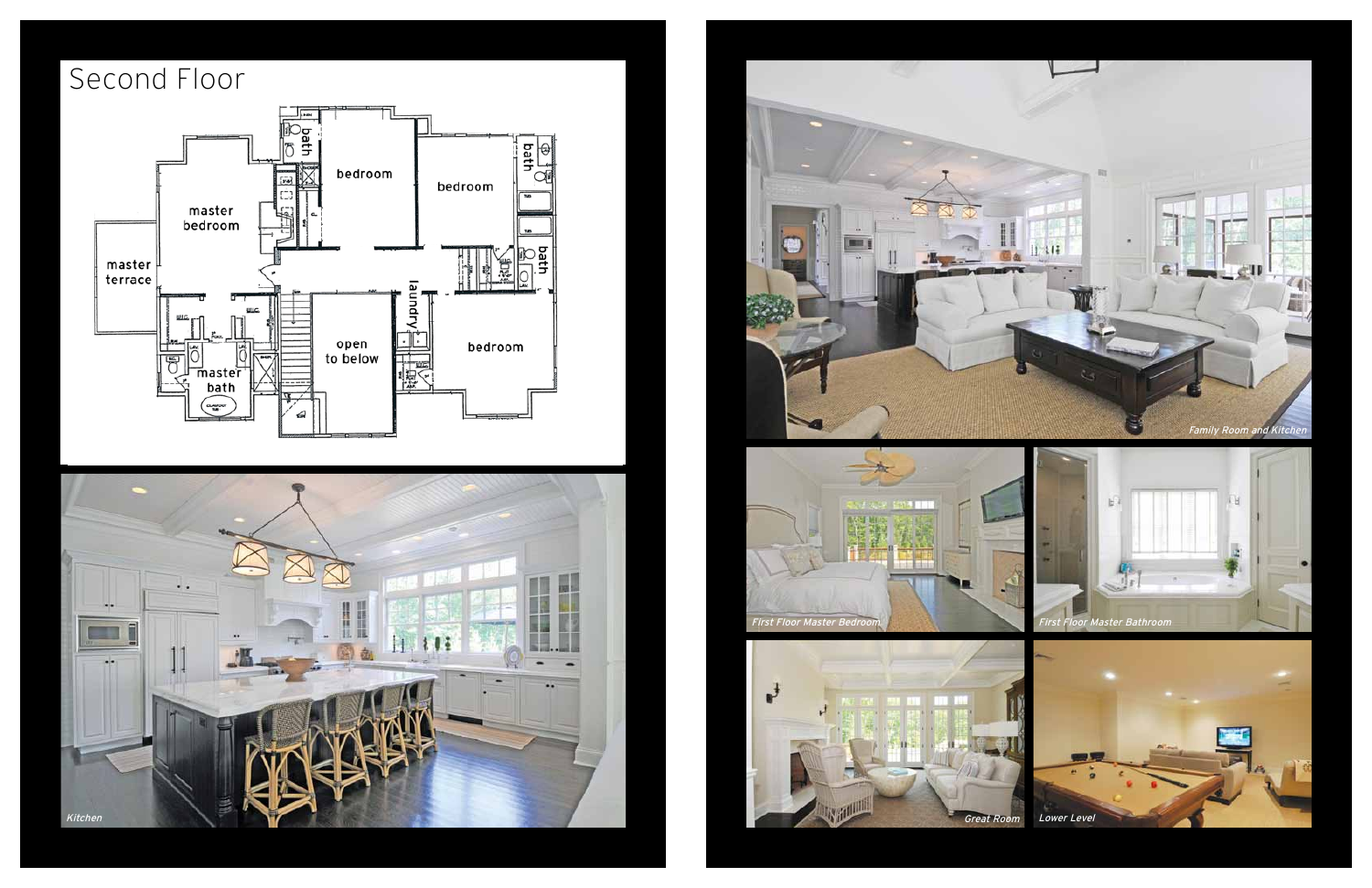